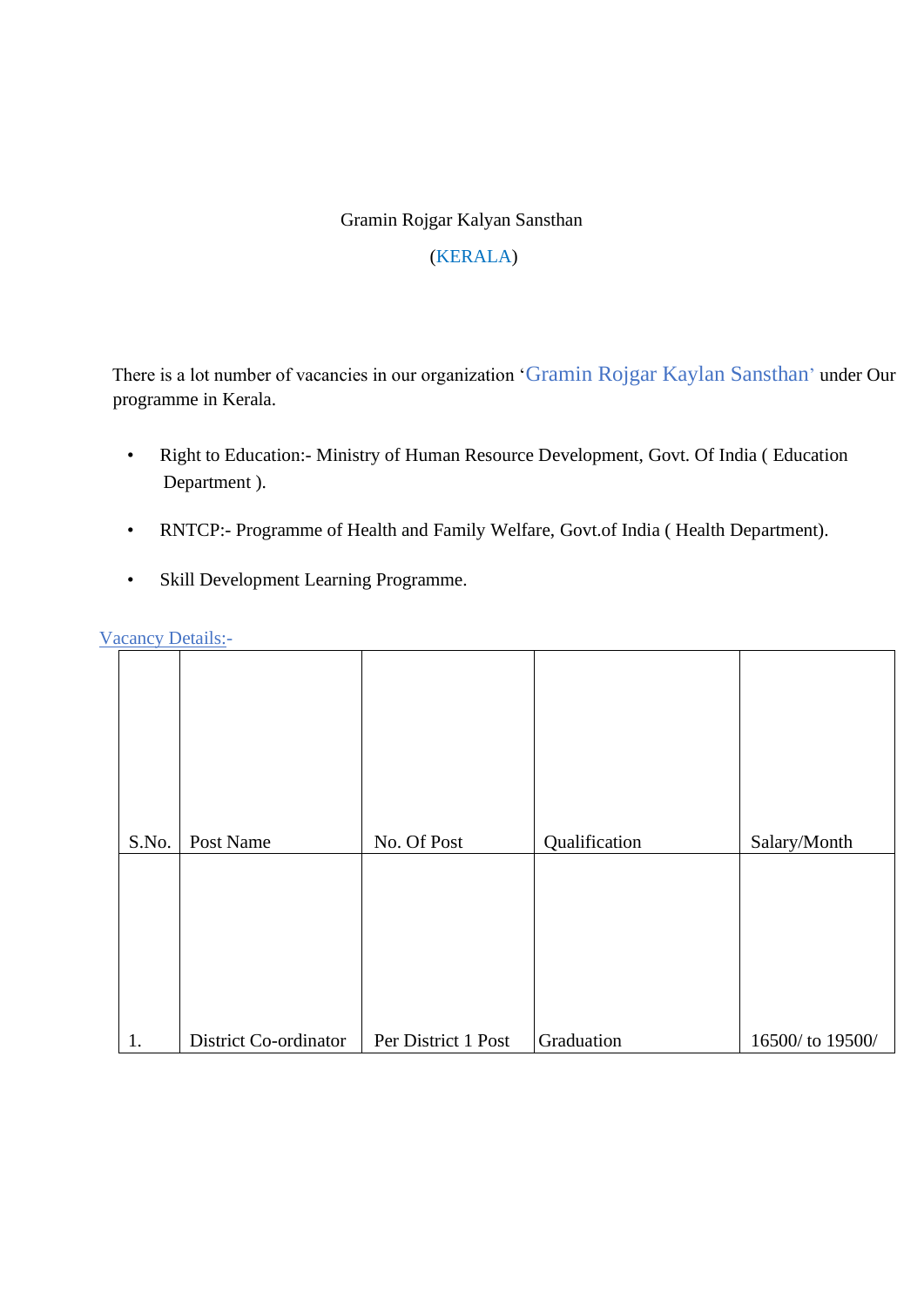| 2. | <b>Block Co-ordinator</b> | Per Block 1 Post    |                        | 15000/ to 17500/ |
|----|---------------------------|---------------------|------------------------|------------------|
|    |                           |                     |                        |                  |
|    |                           |                     |                        |                  |
|    |                           |                     |                        |                  |
|    |                           |                     |                        |                  |
|    |                           |                     |                        |                  |
|    |                           |                     | Graduation             |                  |
|    |                           |                     | (Pass/Appearing)       |                  |
| 3. | Computer Operator         | Per District 1 Post |                        | 13500/ to 15500/ |
|    |                           |                     |                        |                  |
|    |                           |                     |                        |                  |
|    |                           |                     |                        |                  |
|    |                           |                     |                        |                  |
|    |                           |                     |                        |                  |
|    |                           |                     | $(10+2)$ with Computer |                  |
|    |                           |                     | knowledge              |                  |
| 4. | <b>Block Surveyor</b>     | Per Block 4 Post    | 10 <sup>th</sup> Pass  | 12000/ to 14500/ |
|    |                           |                     |                        |                  |
|    |                           |                     |                        |                  |
|    |                           |                     |                        |                  |
|    |                           |                     |                        |                  |
|    |                           |                     |                        |                  |
|    |                           |                     |                        |                  |
|    |                           |                     |                        |                  |

 (Note:-Graduation:-Bachelor degree in any stream (B.sc, BA, B. Com, B-ed, B.Tech, BE, BMLT, BBA/BBM/BMS/BBS, Engineering, Medical, pharmacy etc. or equivalent to bachelor degree.)

- Age Limit:- 18-37 years ( SC/ST/PH 5 years Relaxation ).
- Application fee:- Rs. 170/ for SC/ST/PH & Rs. 320/ for Others.
- Selection process:- Test and Interview.
- Job location:- At District/Block level.
- Nationality must be an Indian.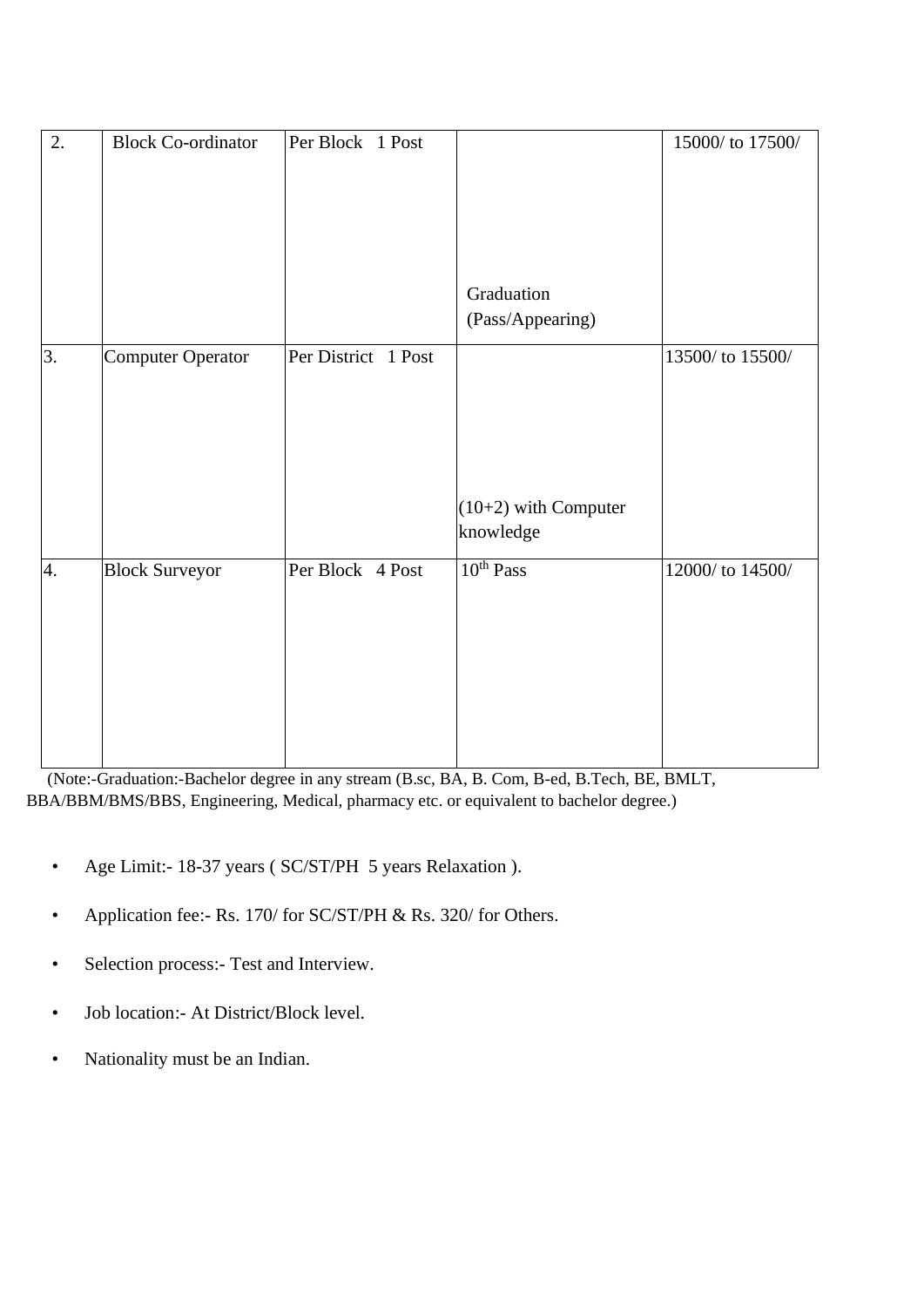### [ Advt. No. KL-1/22, 17/01/2022 ]

( Short details of Notifications / Important dates )

- Application Begin: 17/01/2022.
- Last date of Online Application:- 16/02/2022.
- Selection Process:- Test and Interview.
- Test Centre:- Your Home/Residential District.
- Test Module:- Online/Offline Mode only.
- Admit Card:- Download from www.grks.org before 7 days of Test.

| Subject     | Questions | <b>Marks</b> |
|-------------|-----------|--------------|
|             | $50\,$    | $50\,$       |
|             |           |              |
| <b>G.K.</b> |           |              |

#### [ Test Module for all posts ]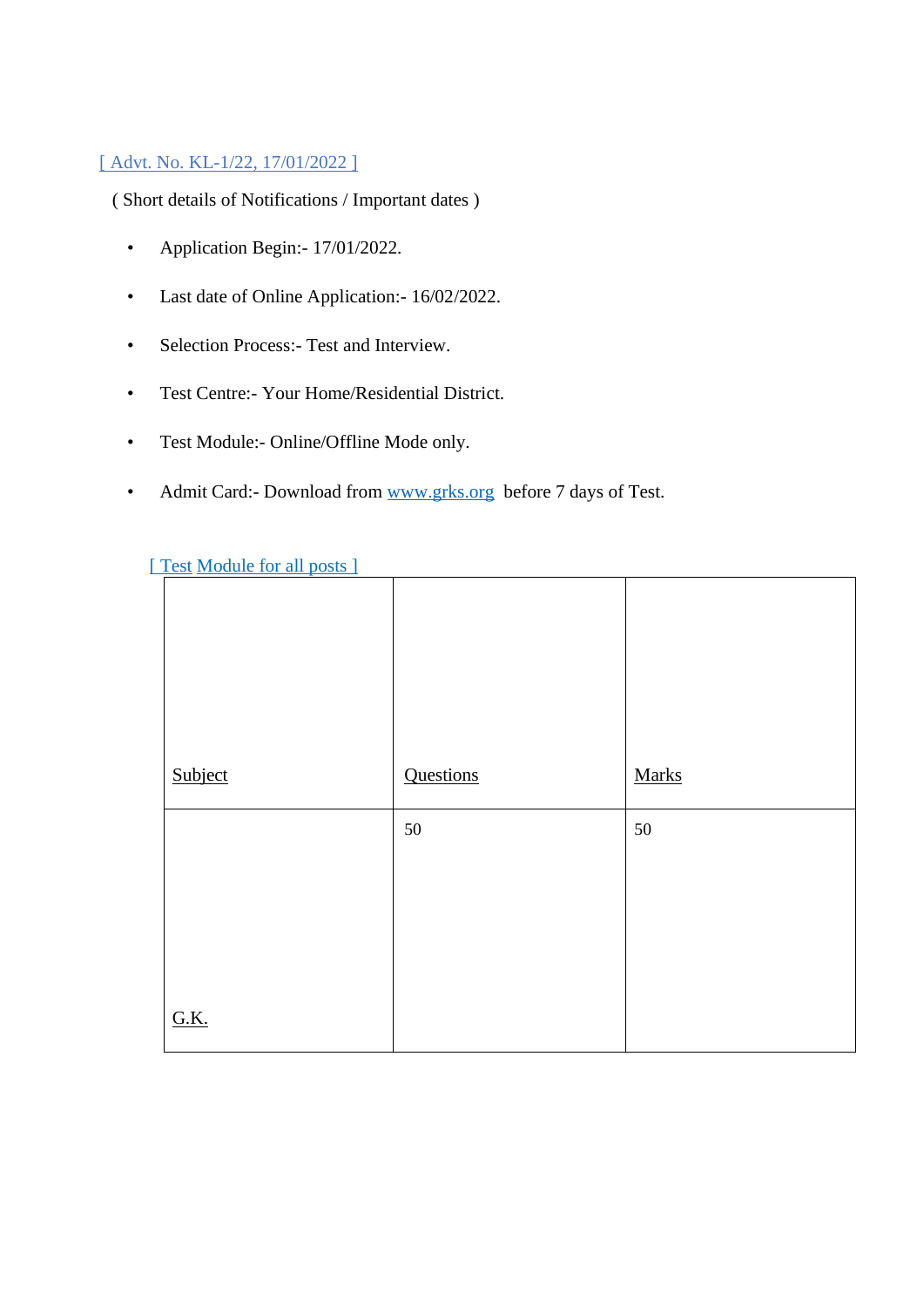|                       | 50  | 50  |
|-----------------------|-----|-----|
|                       |     |     |
|                       |     |     |
|                       |     |     |
|                       |     |     |
|                       |     |     |
|                       |     |     |
|                       |     |     |
|                       |     |     |
| G.S.                  |     |     |
|                       |     |     |
|                       | 50  | 50  |
|                       |     |     |
|                       |     |     |
|                       |     |     |
|                       |     |     |
|                       |     |     |
|                       |     |     |
|                       |     |     |
| <b>Mental Ability</b> |     |     |
|                       |     |     |
| <b>Total</b>          | 150 | 150 |
|                       |     |     |
|                       |     |     |
|                       |     |     |
|                       |     |     |
|                       |     |     |
|                       |     |     |
|                       |     |     |
|                       |     |     |
|                       |     |     |

 $\Box$  All questions will be Objective type and of equal marks.

 $\Box$  Examination period – 2 hours only and reporting 15 minutes before examination.

 $\Box$  Medium of Examination –Malayalam and English.

 $\Box$  The criteria of the question will be according to the minimum qualification of the post.

 $\Box$  No negative marking.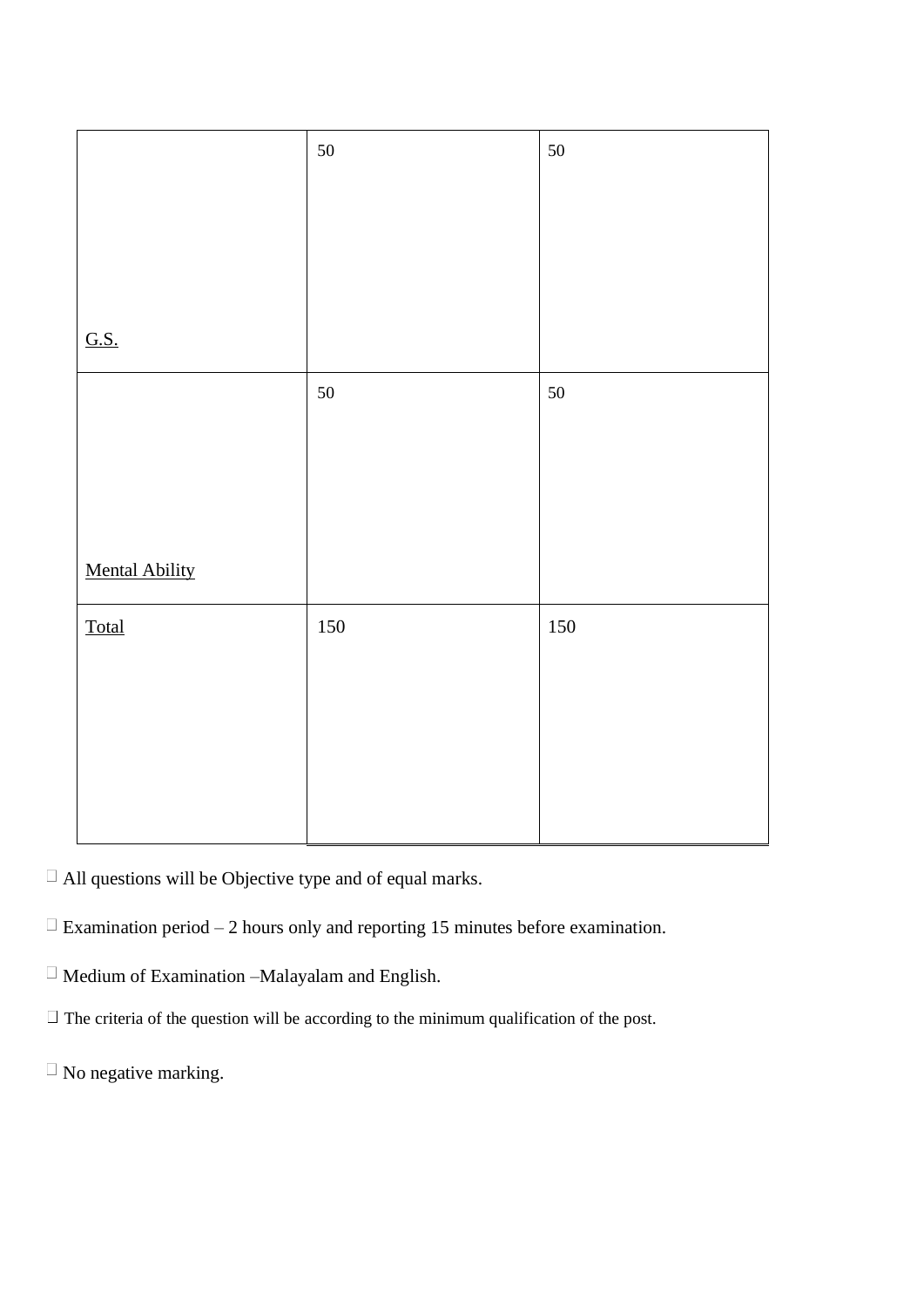$\Box$  The exam date will be different for each post.

#### Disclaimer

1.Gramin Rojgar Kalyan Sansthan Invites application for different posts at district and block levels.

2.Application form can only be submitted online at our website https://grks.org/

3.Membership/application fee Rs. 320/- (For Gen, OBC, and Other Category) and Rs. 170/- (For SC/ST/PH) (registration fee is non-refundable in any case)

- 4. Payment related query Call/whatsapp on +91 8130103364 , +91 70580 07838 , mail us support@grks.in
- 5. For registration/apply visit on website http://www.grks.org

6. In case of failure of online payment, amount will refund to your bank within 7-10 working days.

8.You may pay Registration Fee Via Net Banking, Credit Card, Debit Card,UPI,& autogenerated QR code from our website etc.

#### Steps/Guidelines to fill the application form

1.Go to our website https://grks.org/ Then click on "Apply now" button and select your state.

2.Fill your general details "like name, father's/mother's name,DOB,mobile number, e-mail address with pin code etc" and submit to next, now you get registered and Application number/password generated which will be sent to your mobile & mail id for future login.

3.Fill your educational/academic record properly and go next for photo & signature upload.

4.Upload your photo and signature in jpg/PNG file .for uploading it first choose file then click on upload button for uploading. After uploading go next for choose your post and select your post and submit it .now you will be entered in final steps i.e payment.

5.Make payment here automatic payment gateway present where you may pay by any method like credit/debit card or Net Banking, UPI or QR code etc. after successful payment your application has been completed and a confirmation message will be sent on your mobile and mail id .

6. Print your successfully completed application form with fee receipt along with.

Important Information for candidate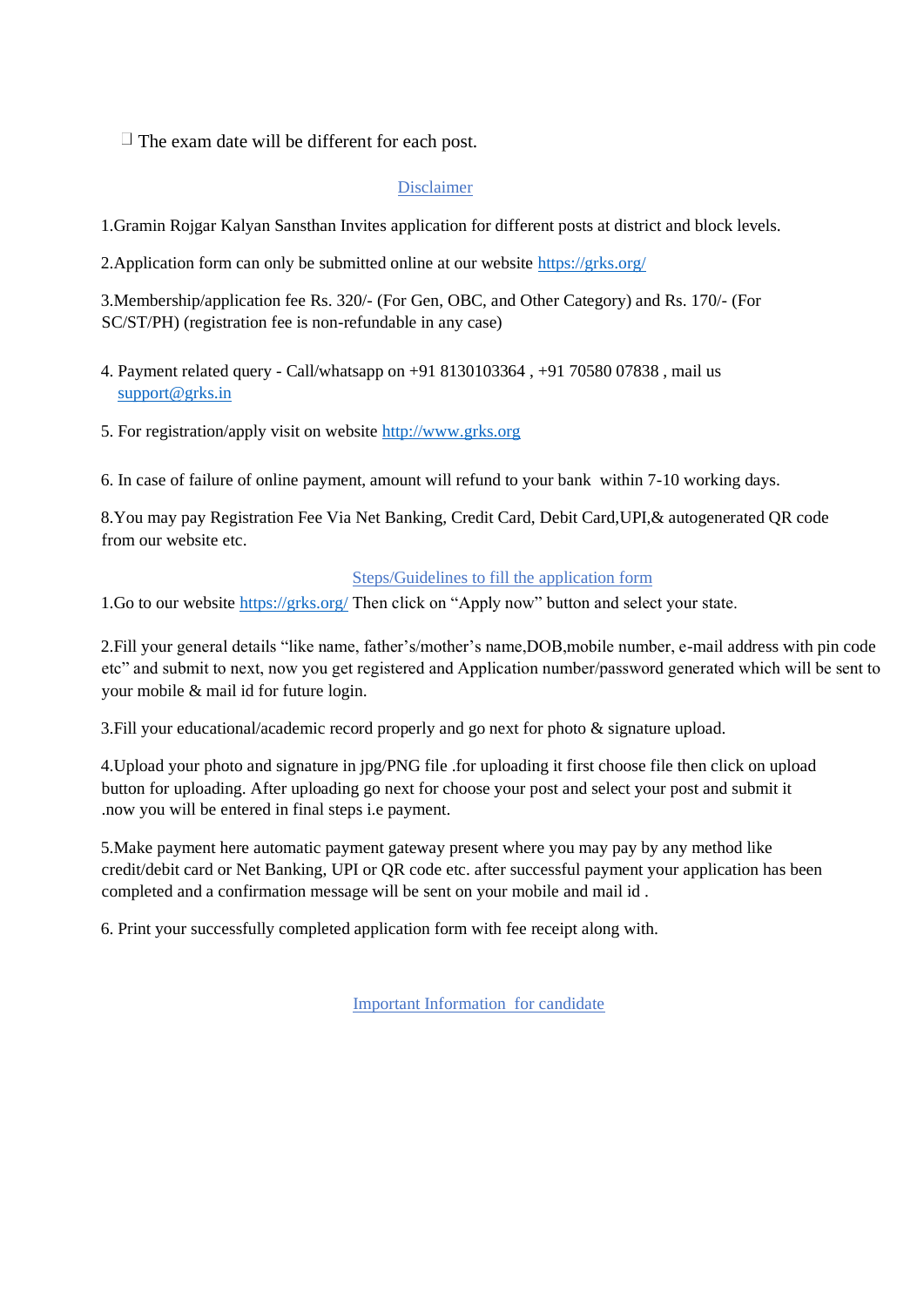1. The Test is conducted by the GRKS in April this year as per schedule detailed under Important Dates and Scheme of Examination.

2. Candidates are advised to read the Information Bulletin carefully and go through the instructions regarding submission of online application form given in the information bulletin as well as on GRKS website www.grks.org before starting online submission process for Gramin Rojgar Kalyan Sansthan Vacancy Examination (GRKSVE)-2022.

3. Candidate should ensure that all the information entered during the online submission of application form is correct and factual. Information provided by the candidates in the online application form shall be treated as correct and GRKS will not entertain, under any circumstances, any request for change in the information provided by the candidates. The option of editing certain information entered in the application form shall be available to the candidates during the edit window, Just before admit card process, Please wait for ending of Application process for details regarding Edit Window.

4. GRKS itself does not edit /modify/alter any information entered by the candidates at the time of online submission of application form under any circumstances. But you may contact in this case to grks help and support. There is no provision of change in any information after conduct of examination and/or declaration of result. Such requests shall not be entertained.

5. Application for GRKSVE-2022 can only be submitted online through GRKS website www.grks.org There is no other methodology for application submission. Application Submitted through any other mode shall be summarily rejected.

6.1. Applications of candidates producing false or fabricated information shall not be considered and candidates may be further debarred from appearing in any future examinations conducted by GRKS or other Institutions. Candidates may note that deficiency, if any, in the application form shall be communicated to them.

6.2.Deficiency related to images uploaded (photograph, Signature,) can be corrected during the final edit window i.e. Just before admit card downloading.

6.3.Deficiency related to documents uploaded (Photo and signature) can Be rectified latest by/after ending of Application process.

6.4.Candidates who fail to submit duly completed applications With requisite documents and/or fail to rectify the deficiencies In their applications by the last date prescribed for rectification Shall be declared ineligible. Admit Card shall not be issued to Candidates who are declared ineligible before conduct of examination. In such cases, the entire fees will be forfeited.

6.5.Applications of candidates producing false or fabricated records will not be considered and such candidates will be further debarred from appearing in the future examinations of GRKS.Action as deemed appropriate by GRKS will be taken if false or fabricated records/ information is submitted or any unfair means are used.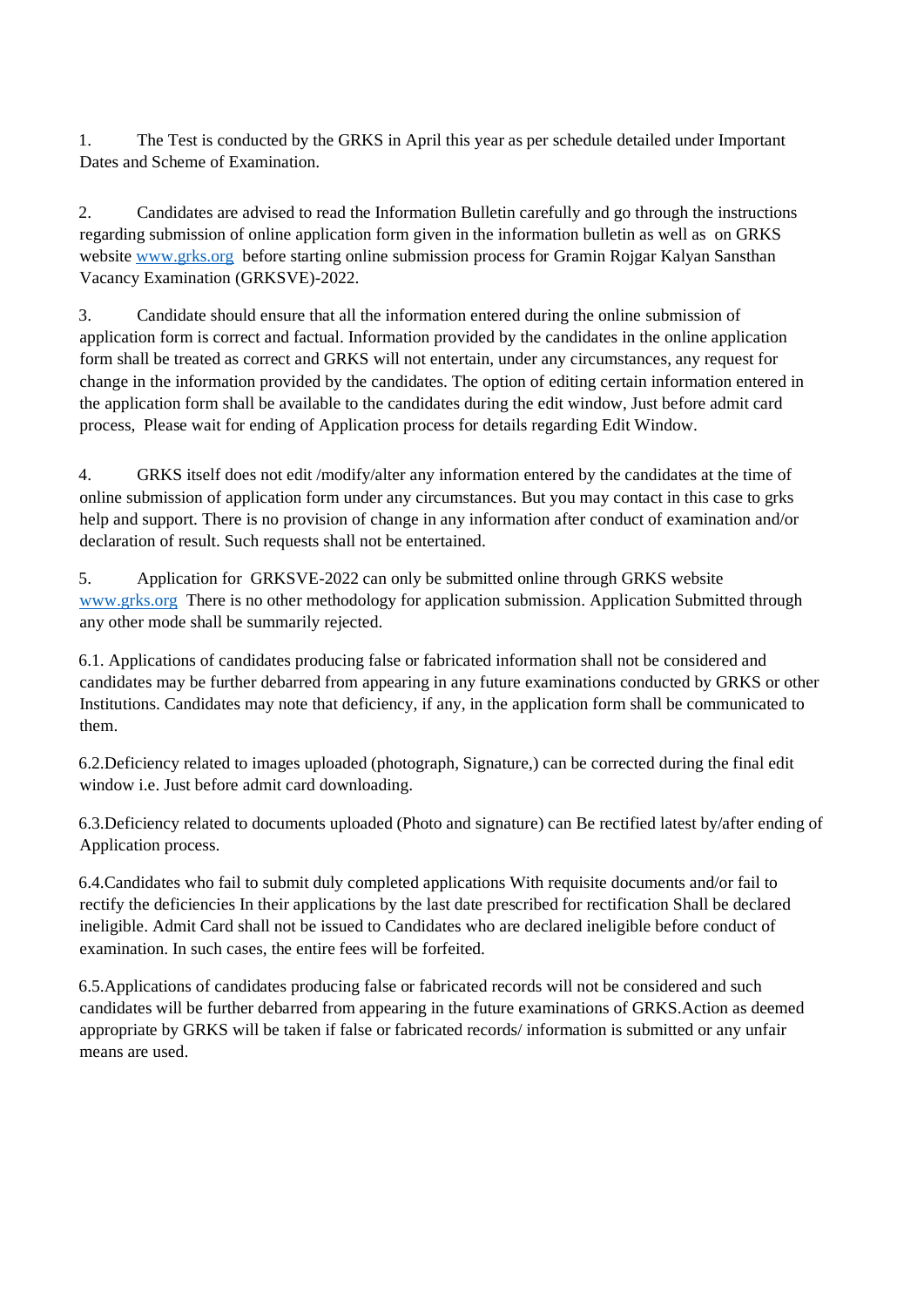# [ Syllabus ]

[ For Block surveyor ]

\*General knowledge\*:-plants & animals, Our environment, Science & technology, India & the world, Social studies, Language literature & media, Sports, Quantitative aptitude & Reasoning, Life skills, Current affairs, Logical reasoning etc.

\*General studies\*:- Science & technology, Understanding social structures, Protection of environment, Science & society, India's freedom & struggle, Constitutional values, Human rights etc.

\*Mental ability\*:- The calendar, The clock test, Cube test, The dices, Figure partition, Dot situation, Series completion, Coding decoding, Alphabet test & number ranking, Blood relations, Direction sense test, Analogy, Classification, Mathematical operations, Puzzle test, Seating arrangements. [ For Computer operator ]

\*General knowledge\*:-Computer, plants & animals,Our environment, Science & technology, India & the world, Social studies, Language literature & media, Sports & awards, Quantitative aptitude & Reasoning, Life skills, Current affairs, Logical reasoning etc.

\*General studies\*:- Cultural heritage of India, National unity, computer, Science & technology, Understanding social structures, Protection of environment, Science & society, India's freedom & struggle, Constitutional values, Human rights etc.

\*Mental ability\*:- Mirror image & water image,Non-verbal series, Non- verbal analogy & Classification, The calendar, The clock test, Cube test, The dices, Figure partition, Dot situation, Series completion, Coding decoding, Alphabet test & number ranking, Blood relations, Direction sense test, Analogy, Classification, Mathematical operations, Puzzle test, Seating arrangements,

[ For Block & district co-ordinator ]

\*General knowledge\*:- Current affairs, Books authors & awards, sports, Inventions & discoveries, National & international affairs, Countries capital & currencies, Government policies & schemes, Headquarters of important organizations etc.

\*General studies\*:-Indian polity & governments, Indian history & national movements, Indian & world geography, Environment, Economic & social development, Art & culture, science & technology etc.

\*Mental ability\*:- Alphabet test, Analogy, Arthematical reasoning, Blood relation, Classification, Coding & decoding, Data sufficiency, Direction sense test, inserting the missing characters, Logical sequence of words, Logical Venn diagram, Number series, Number ranking & time sequence test, Sequential output tracing, Situation reaction test, Verification of the truth of statements etc.

( Note:- Syllabus of Block and district co-ordinator are same but level of questions will be different)